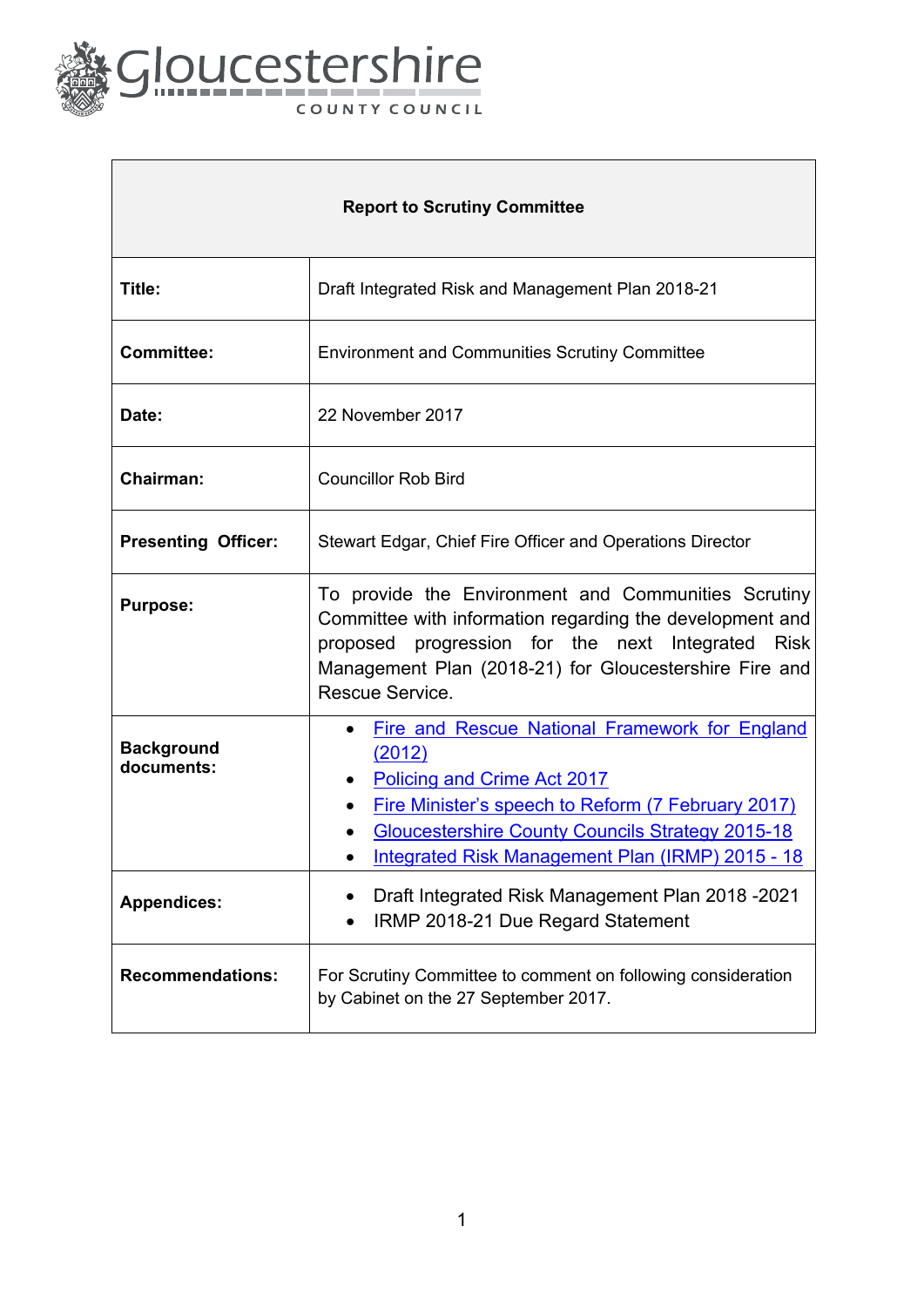#### **Gloucestershire Fire and Rescue Service:**

## **Draft Integrated Risk Management Plan (IRMP) 2018-21**

### **Background**

The Fire and Rescue National Framework sets out the Government's priorities and objectives for fire and rescue authorities in England; a key priority is to '*identify and assess the full range of foreseeable fire and rescue related risks their areas face, make provision for prevention and protection activities and respond to incidents appropriately*'.

In order to achieve compliance, '*each fire and rescue authority must produce an integrated risk management plan that identifies and assesses all foreseeable fire and rescue related risks that could affect its community, including those of a cross-border, multi-authority and/or national nature. The plan must have regard to the Community Risk Registers produced by Local Resilience Forums and any other local risk analyses as appropriate*'.

As such, Gloucestershire Fire and Rescue Service (the Service), on behalf of Gloucestershire County Council (GCC) in it's capacity as the Fire Authority, must produce a plan on a periodic basis (for GFRS that is every 3 years), that outlines how the Service intends to address existing and emerging risks to the communities of Gloucestershire. In delivering this plan, the Service as a whole commits to our overarching mission: '*Working together we will provide the highest standard of community safety and emergency response services to the communities of Gloucestershire*'.

GCC are asked as part of due process to consider the draft Integrated Risk Management Plan (IRMP) 2018-21 which is being put forward by Gloucestershire Fire and Rescue Service. The plan sets out how the Service intends to meet its statutory duties and provides overall strategic direction for the Service over the next three years.

The draft IRMP outlines three objectives that will be addressed by the Service across the three year life of the plan to ensure that strategic planning and resource allocation are based on risk; these are:

- Objective 1 Increased focus on prevention and protection initiatives by delivering innovative solutions to prevention activities and doing this in partnership with other community stakeholders such as the Police, Ambulance, Adult Social Care Teams, Vulnerable Children and Public Health.
- Objective 2 Explore, further develop and maximise opportunities to collaborate with partners and other stakeholders in order to make the most effective use of our resources, increase our efficiency and deliver activities with tangible 'social value'
- Objective 3 Reconfigure and reform our Service with the aim of driving efficiencies across the Service, delivering continual improvements in working practices, even greater levels of value for money than are already achieved and a Service that is fit for purpose both now and in the years to come.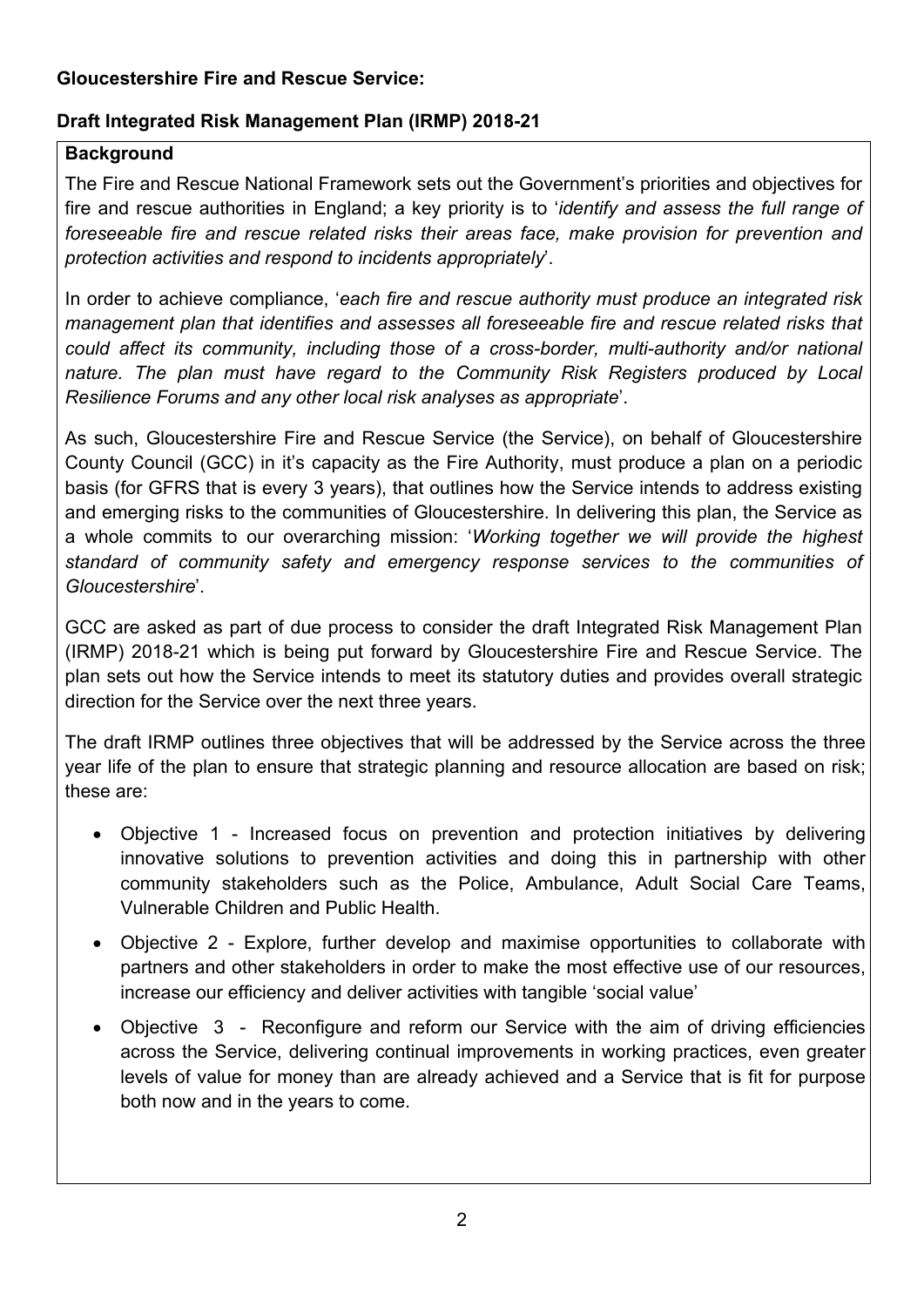### **Draft IRMP Plan Development**

Whilst GFRS remains one of the highest performing and lowest cost per head Services in the country, the Service continues to be set new challenges in terms of governance models, cost reduction and increasing efficiency.

The risk and response profile continues to evolve with a continuing decline in the requirement for emergency response to incidents.

The Service must continue to utilise resources effectively by employing new and innovative solutions to address statutory requirements and in such a way that the impact on reducing risk is maximised to the fullest extent.

The draft IRMP for 2018 – 21 has been developed taking account of the above and included the following considerations:

- **Evidence** The Service has gathered data and information from a range of sources to include demographic data, incident and response data, waste and mineral core strategies and planning information in order to inform production of the IRMP. Independent analysis and modelling of response and incident data will support professional judgement and help inform the level and placement of resources in the future.
- **Content** The content has been guided by direction given within the National Framework and takes account of all current drivers for change within the Service e.g. Policing and Crime Act 2017 (new legislation) and Workforce Reform (outlined within the Fire Minister's Speech earlier this year).

The three objectives contained within the draft plan are broad enough to provide the necessary flexibility to meet new and emerging changes/challenges, however they will require supporting Annual Plans to be developed and put in place to inform the public of how the Service intends to meet their needs whilst striving for continual improvement and value for money.

 **Due Regard –** In developing the draft IRMP 2018 – 21, the Service has referred to available demographic data and completed a Due Regard statement to accompany the draft IRMP. This ensures that in respect of equalities, GCC's legal obligations are met when delivering the fire and rescue function to the communities of Gloucestershire.

### **Public Consultation**

The theme for consultation is to establish whether our partners and stakeholders are comfortable with the content of the draft Integrated Risk Management Plan (IRMP) 2018. There is a particular focus placed on the three key objectives, set out as an annex to the plan which form the basis for and will direct the work of the Service over the next 3 years.

To ensure an 'all inclusive' approach is taken in the production of this draft IRMP, consultation has already been undertaken internally with Service staff and following the necessary approval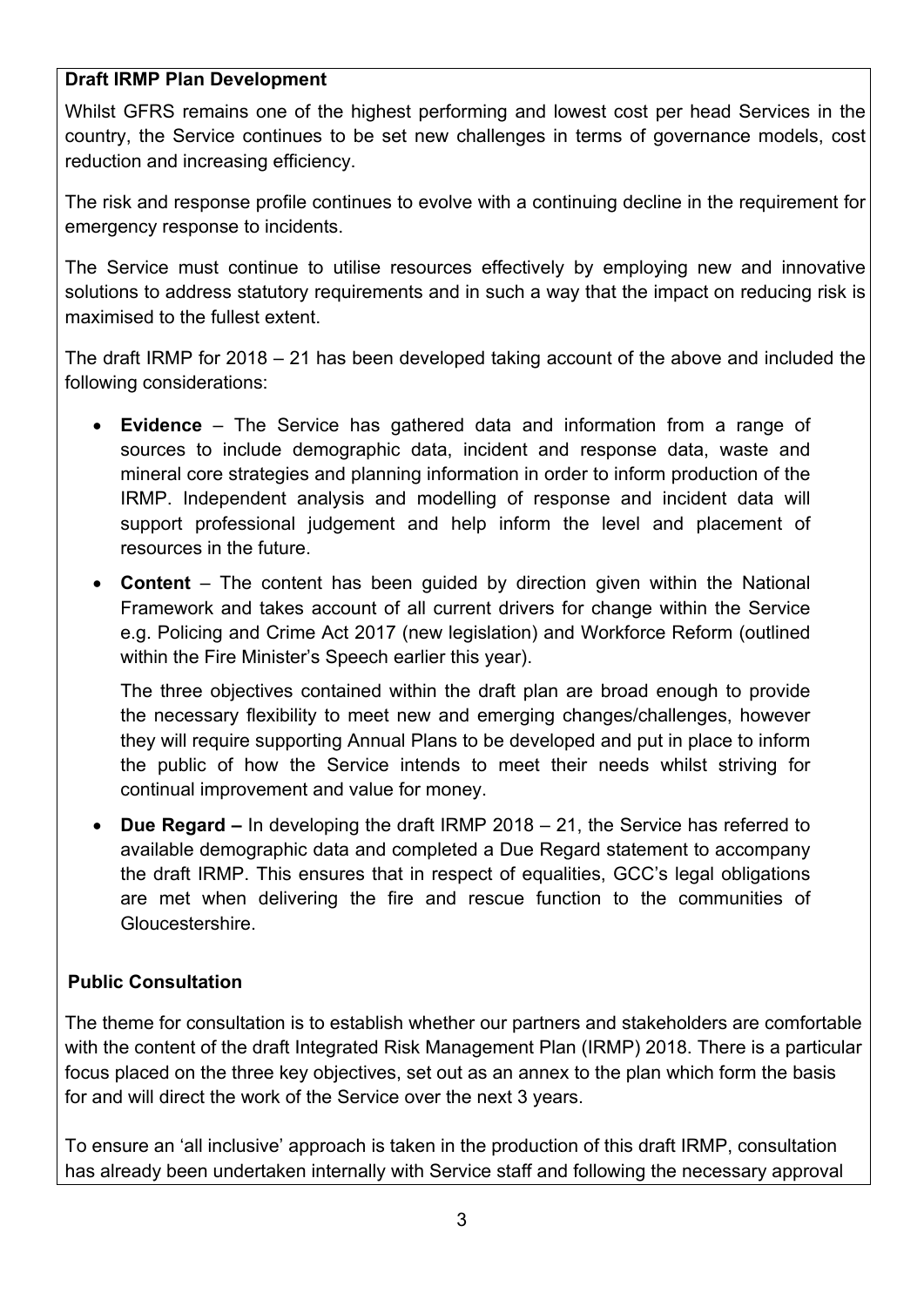from GCC to move forward, a period of public consultation has now commenced.

Working in conjunction with GCC's Consultation Team, the Service is conducting a county wide public consultation process between 16 October 2017 and 8 January 2018. This includes electronic and paper surveys and direct contact with partners and other stakeholders to ensure as far as possible that as many thoughts, observations and comments are captured.

This will ensure that the public and other stakeholders have available sufficient rationale for the content allowing for intelligent consideration and response and, allows for conscientious review of comments and observations made thereby providing opportunity to revise the content of the draft IRMP 2018 - 21 in line with public expectation before final approval and implementation in May 2018.

# **Risk Assessment**

Production and publication of an IRMP is a statutory obligation for GCC and the Service.

By not approving the draft IRMP 2018 – 21for onward progression to public consultation would cause delay in a time restricted process. In this event the current IRMP 2015-18 would essentially expire leaving GCC in breach of statutory duty.

# **Oversight/Scrutiny during development stage**

To maintain the necessary levels of oversight and scrutiny, it is intended that the draft IRMP 2018 - 21 will take the following route moving forward:

- Completion of the outlined public consultation exercise between October 2017 and January 2018
- Conscientious review of comments and observations made to allow an opportunity to revise the content of the IRMP 2018-21 in line with public expectation
- Resubmission of the final version of the IRMP 2018-21 to the Service Strategic Leadership Team for sign off and authorisation to take forward to GCC
- Resubmission of the final version of the draft IRMP 2018-21 in February 2018 to GCC Cabinet for formal political approval in order to gain the proper and authorised mandate to implement the IRMP in full.

## **Conclusions**

The numbers of emergencies that GFRS attends are reducing. To remain effective, efficient and deliver value for money, resources must be matched to meet existing and emerging risks to the community. This enables the Service to continue to invest in enhanced prevention and protection measures further promoting and increasing the safety of our communities. Delivery of such community focussed safety initiatives helps to prevent accidents and emergencies before they occur and in doing so, improves the safety of those most vulnerable in the community.

The three objectives contained within the plan are designed to build upon the success of outcomes from the previous IRMP and are seen as the priorities for the Service to address over the next three years in order to protect the communities of Gloucestershire.